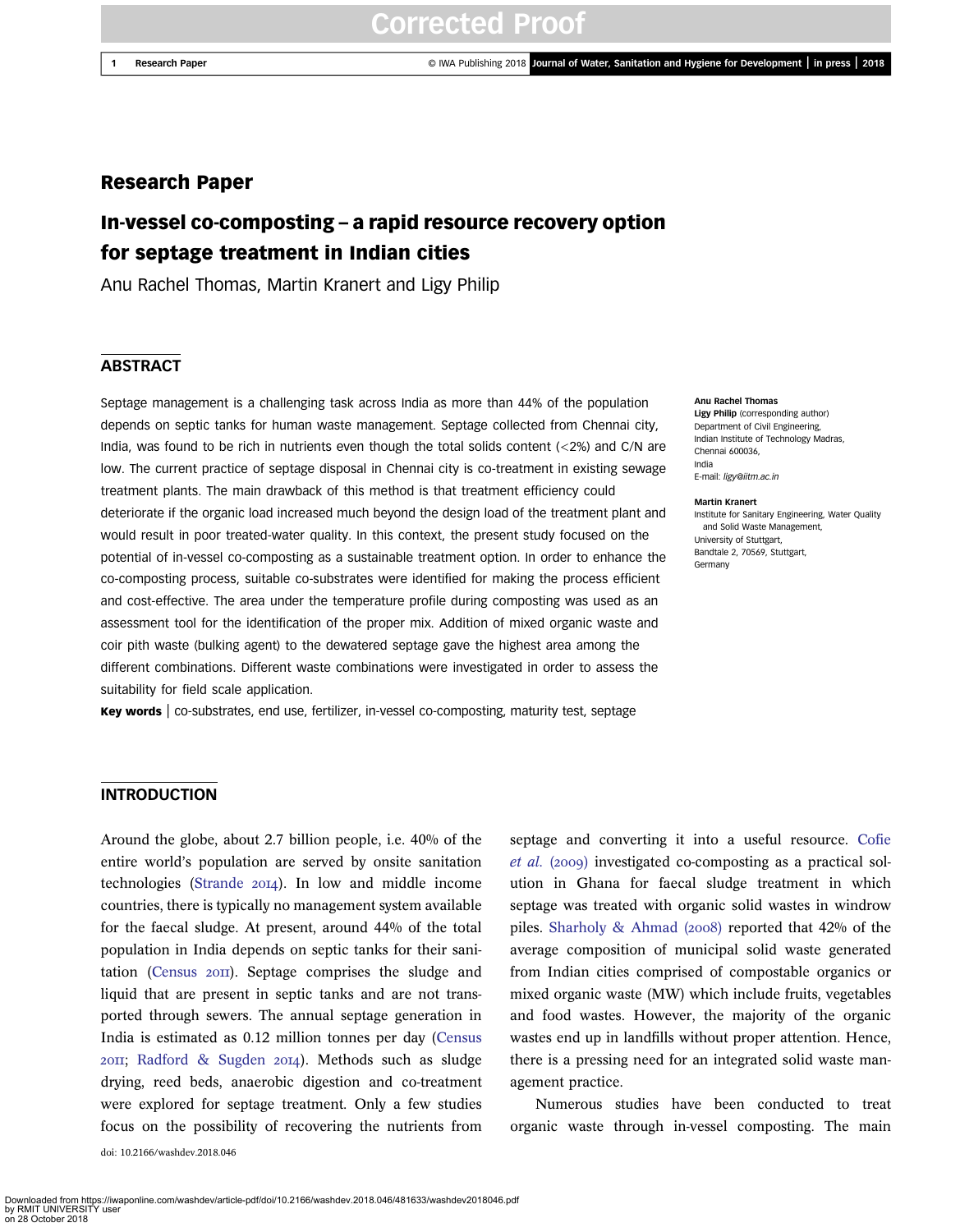advantages of such systems are less footprint and odour generation. In addition, a controlled condition can be achieved which further results in better compost quality at a much faster rate. Additionally in-vessel composting has fewer hygiene issues when compared to windrow composting. Since septage contains many pathogens (Yen-Phi *et al.* 2010), hygiene is of great concern. Even though cocomposting can be an effective method for septage treatment, the identification of suitable co-substrates from a nearby location is essential in order to enhance the efficiency of co-composting process. Springer  $\&$  Heldt (2016) reported that ten different locally available bulking agents (BAs) in Tamil Nadu have the potential for sludge composting. However, the effectiveness of those BAs for septage composting was not studied. Among the 11 BAs mentioned, coir pith, sugarcane bagasse and wheat straw reported to have relatively high water-holding capacity and air-filled porosity irrespective of lower carbon to nitrogen (C/N) ratios. Septage has a low C/N ratio, high moisture content, poor structure and free air space (FAS) and so cannot be composted alone. The addition of different waste streams can improve the structure and can create favourable conditions for aerobic composting (Meng *et al.* ). Even though the BAs available in Tamil Nadu were characterized based on physical properties by Springer & Heldt  $(2016)$ , to select the appropriate one for septage cocomposting, a better assessment tool is essential. Külcü  $&$  Yaldiz (2014) reported the usefulness of estimating the area lying under the compost process temperature profile as an assessment tool for thermophilic composting since it directly correlated to organic matter degradation. However, no studies have been conducted so far to determine the appropriate co-substrates for septage co-composting. Moreover, ensuring the hygienization of septage for further usage is seldom studied.

The present study focused on identifying suitable co-substrates for effective septage co-composting using the area lying under the compost process temperature profile as the assessment tool. Three trials incorporating different waste combinations were carried out to understand the compost dynamics and compost quality. Efforts were also made to confirm the final compost applicability as plant fertilizer using maturity tests.

### MATERIALS AND METHODS

The septage was collected from Zone IV of Chennai city, Tamil Nadu, India, which covers the southern part of the city. The wastewater generated in Zone IV of Chennai city is conveyed to the treatment plant at Nesapakkam. The Nesapakkam sewage treatment plant (STP), Chennai city is operated 24 hours per day with a total capacity of 117 MLD. The location map showing the different points of sample collection and the Nesapakkam sewage treatment plant is given in the supplementary material (Figure S1). One hundred and twenty samples per season for analysis were collected during summer and winter season. The number of samples collected during the two seasons of sampling was determined statistically and was explained in detail in an earlier paper (Krithika *et al.* 2017). The septage samples for characterization were collected during discharge of the pumper truck after the material has been mixed. In the present study, three samples were collected from each truck at the beginning, middle and end of the discharge of septage to the collection well of Nesapakkam STP to get a fairly representative sample. The methodology of sampling is comparable to earlier studies which show the seasonal variation of septage in Ain Ghazal, Jordan (Halalsheh 2008). The samples were analysed for various parameters like solid content, organics and nutrients. The detailed procedure for the analysis was described previously in Krithika *et al.* (2017).

Septage was dewatered using a laboratory-scale sand drying bed. The dewatering setup consisted of a 100 L capacity overhead septage storage tank, inlet pipes, drying bed, under drainage pipe (1% slope) and a filtrate collection tank. The dewatering procedure was adapted from Cofie *et al.* (2009). The MW used for septage co-composting mainly comprised of green vegetables (uncooked) and food waste (cooked waste) obtained from the hostel mess at the Indian Institute of Technology Madras campus, Chennai, India. Cow dung, soft wood, straw, coir pith and bagasse were procured from the neighbourhood of Indian Institute of Technology Madras campus, Chennai, India. The maximum particle size of the feed stock materials was restricted to 2–4 cm. The composting experiments were carried out in vertical drums having a diameter of 350 mm and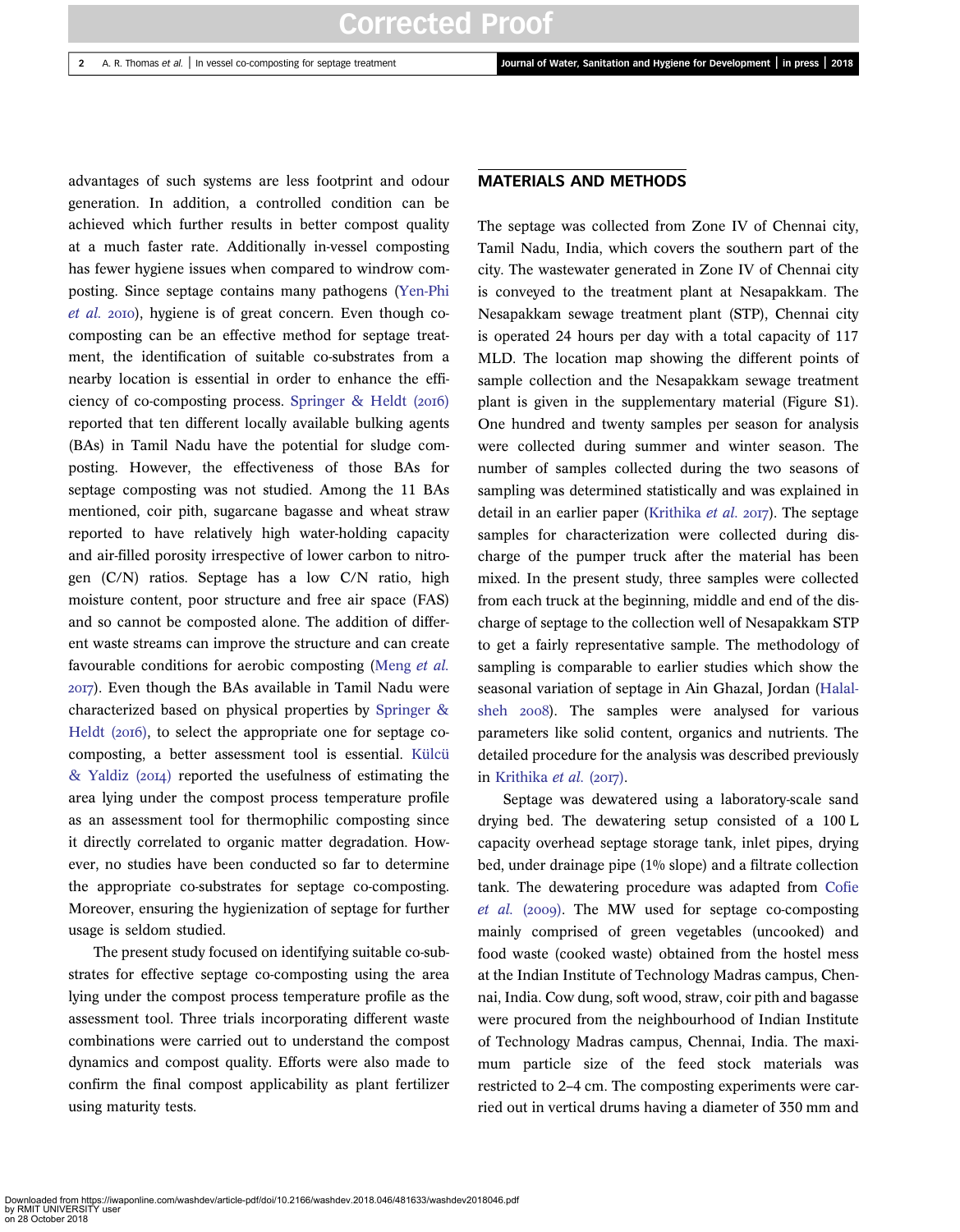height of 800 mm with a volume of 75 L. The effective volume of the system was 50 L. The entire setup was insulated using glass wool and the compost matrix was supported with a perforated mesh. The leachate generated was quantified using a graduated cylinder. Air was supplied using an air blower at an aeration rate of 0.48 L/kg dry matter.min (Jiang et al. 2011). Two temperature probes (Engineering Gallery, India) were inserted (one at 10 cm below compost surface and one at 10 cm above the porous mesh) in each compost matrix. The temperature data thus obtained were stored using a data logger. The study was conducted in two phases: the first phase focused on the identification of suitable co-substrates where temperature was the only key parameter monitored and the second phase involved the optimization of feedstock composition. Hence, compost sampling was done once in two days and analysed for various parameters: pH, electrical conductivity (EC), temperature, water content, organic matter loss, nitrogen loss, change in FAS, ammoniacal-nitrogen  $(NH_4^+N)$ , nitrate-nitrogen ( $NO<sub>3</sub><sup>-</sup>N$ ), total phosphorous (TP) and potassium (K) and C/N ratio. A seed germination assay was used to determine the final compost quality. The detailed compost sampling and analytical procedures for each parameter (Standard Methods for the Examination of Water and Wastewater 2012) during composting are given in the supplementary information (Section 1).

### RESULTS AND DISCUSSION

## Chennai septage sample characteristics and pretreatment

Septage samples collected from the septage collection facility at Nesapakkam STP, Chennai city were characterized in order to understand the nature of septage prevailing in the city. The detailed characterization of septage used for the present study is given in Table S1. The results revealed the highly variable nature of septage. The variability is not only seasonal and regional, but also due to other factors, including number of households, cleaning frequency, pumping rate and vacuum suction ratio (Krithika et al. 2017). The results showed that the maximum total solids concentration of 17,467 mg/L, chemical oxygen

demand of  $6,656$  mg/L and ammonia-nitrogen (NH $_4^+$ -N) of 129 mg/L resembles a low strength faecal sludge as reported by Heinss *et al.* (1998). The water content was much higher than the solids, which necessitated solid–liquid separation (dewatering) before treatment. Hence, septage was pretreated using the sand drying bed (Cofie *et al.* 2009). The prime purpose of dewatering was to increase the solid content of septage and for the ease of handling large volume of wastewater prior to composting. In the present study, the septage contained  $>98\%$  water. The raw septage and the filtrate quality obtained from sand drying bed after one cycle is given in Table S2. More than 80% of the volume was reduced by percolation in drying beds and the rest by evaporation. The filtrate from the bed still contained nutrients and organics which can be treated in waste stabilization ponds or constructed wetlands before discharge (Ramprasad  $\&$  Philip 2018). After 4 days, at the end of the dewatering cycles, the septage contained 30–35% total solids and 65–70% moisture content and was finally removed from the bed surface manually. The C/N ratio of the septage solid was found to be 8.8 which is lower than the desired value for proper and effective composting. Hence, it was essential to add co-substrates to attain an optimum C/N ratio for composting (Springer & Heldt 2016).

## Determination of suitable co-substrates for the effective in-vessel co-composting of septage

Although septage contains nutrients and organics, the composting of septage alone is not feasible due to its deprived structure and small particle size that cause poor gas permeability. Cofie *et al.* (2009) explored the feasibility of using organic wastes from households and markets as cosubstrates for windrow composting of faecal sludge. Although the study emphasized the effect of mixing ratio and turning frequency for composting, information regarding the appropriate BA was missing. Also the probable generation of a large quantity of leachate during composting of wastes with high water content, like faecal sludge and organic waste, was not addressed properly.

The common practice of adding BA during composting is to reduce the moisture content and to provide sufficient air filled porosity (Eftoda & McCartney 2004). Therefore, the major criteria for choosing the BA include water-holding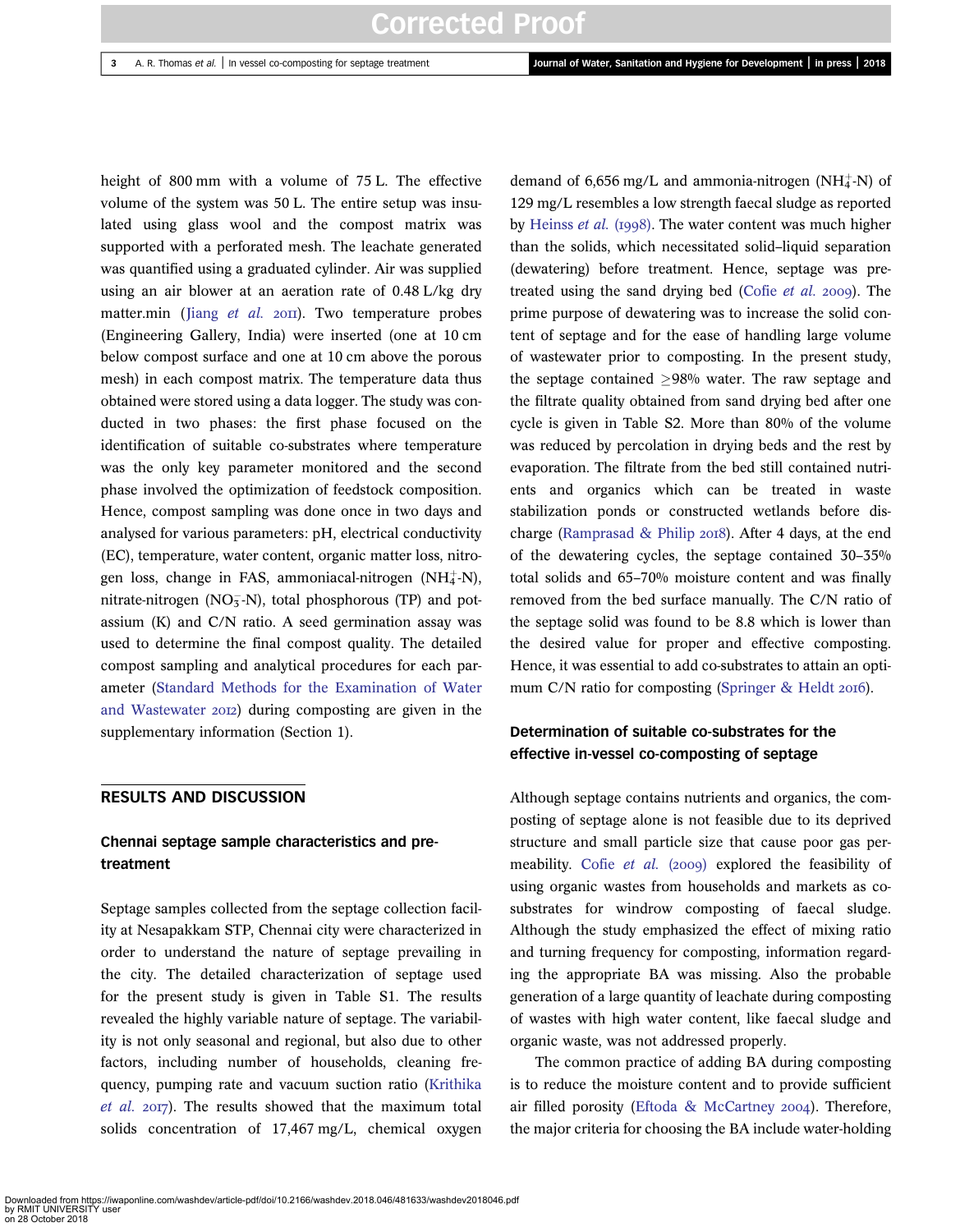capacity, FAS and mechanical strength for successful compost operation. The study conducted by Springer & Heldt  $(20I6)$  explored the potential of 11 locally available materials to be used as effective BAs for sludge treatment based on analysis of the physical properties. From among them, three BAs were chosen for the present study, namely straw (BA1), coir pith (BA2) and bagasse (BA3). The selection was made based on the water-holding capacity, air filled porosity, mechanical strength, and cost and availability of the materials in the study area. The physical characteristics of the chosen BAs are given in Table S3.

The addition of co-substrates could improve the composting conditions by providing high porosity, C/N ratio and enough moisture content. Moreover, the addition of organic waste can even enrich the final compost. Hence, co-composting may be able to treat two or more different types of waste at the same time. Kalamdhad *et al.* (2008) reported the application of mixed vegetable matter in rotary drum composting resulted in the production of good quality compost at a much faster rate. However, the use of MW as co-substrate for septage co-composting is seldom practised. Meng *et al.* (2017) suggested that the results of the combined addition of spent mushroom substrate and wheat straw (suitable BA) was more favourable than the addition of spent mushroom substrate or wheat straw alone during sewage sludge composting. According to Külcü & Yaldiz ( $20I4$ ), the evaluation of the area lying under the temperature profile can be used as an assessment tool for evaluating the effectiveness of composting rather than relying only on physical properties of co-substrates.

The experimental setup of in-vessel co-composting system and the temperature profile during composting of different mixtures (trials) are given in Figure 1(a) and 1(b). The area lying under the temperature profile of different trials during composting is illustrated in Table S4. From the temperature profiles, it is evident that septage with BA alone would not achieve the thermophilic phase of composting. The temperature rise is attributed to the metabolic heat generated during microbial activity. The lack of readily available organic matter in the mixture resulted in less heat production thereby resulting in a lower temperature development during composting. However, a slight increase in the temperature from the ambient temperature was observed in all the mixtures. A mixture of coir pith with septage showed slightly higher temperature profile and largest area under the curve than that of straw and bagasse. This may be due to the thermal insulating property of coir pith. As the dissipation of heat generated during the self-heating process was slower, there was rise in the temperature within the bulk of the coir pith and septage mixture. MW was chosen as one of the co-substrates other than BA for the study as it showed potential degradation with retention of higher temperature using rotary drum composting (Kalamdhad *et al.* 2008). The temperature profile of the different compost



Figure 1 | (a) Experimental set-up of in-vessel co-composting system; (b) Temperature profiles of trials with combination of various BAs, septage and MW. BA1: straw; BA2: coir pith; BA3: bagasse.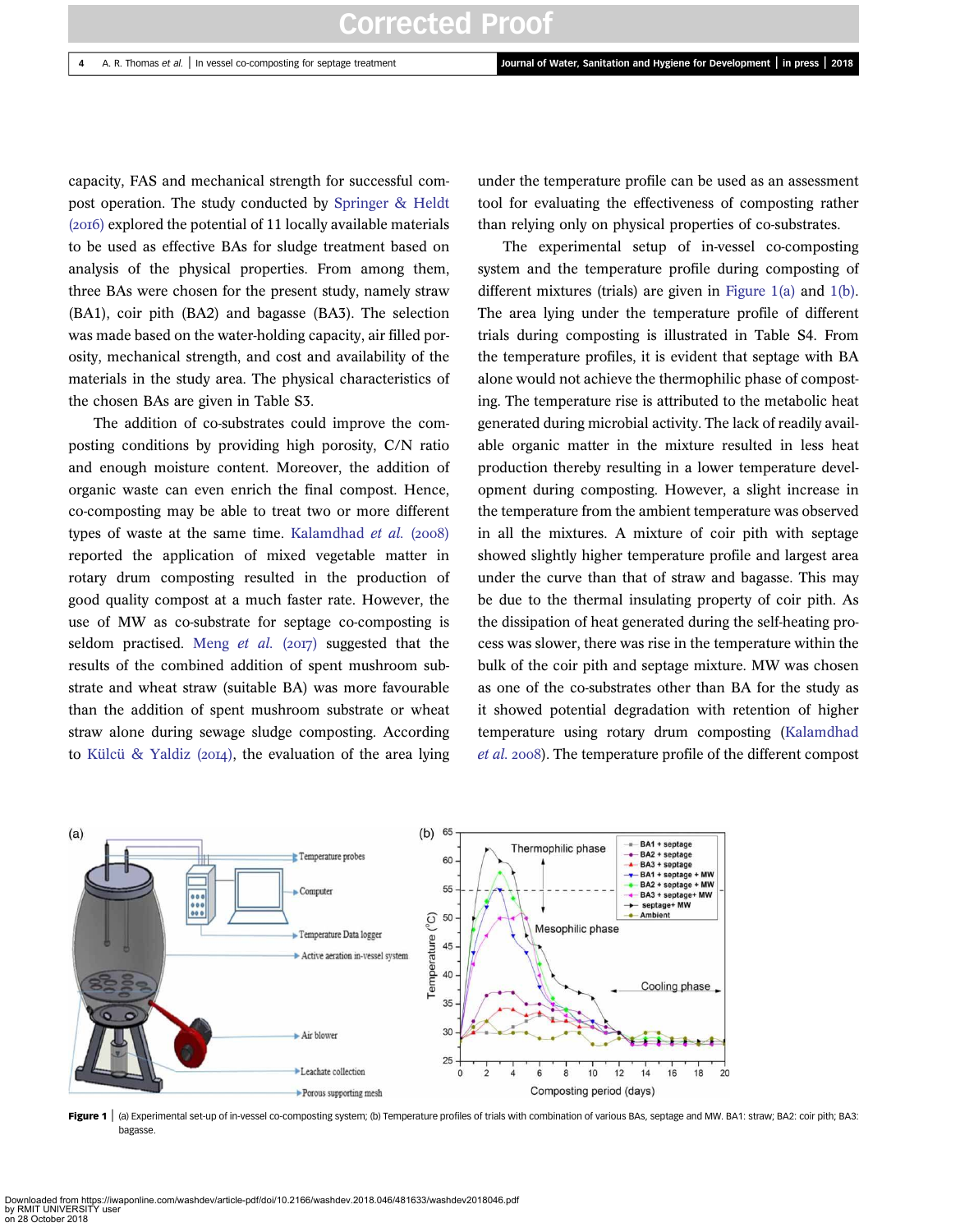mixtures containing MW clearly showed the attainment of a thermophilic phase during composting. Retention of high temperature ( $>55^{\circ}$ C), for more than three days, enhanced the pathogen inactivation in septage as per USEPA  $(2007)$ . The addition of MW to the BA and septage mixture increased the temperature of the compost mix significantly. This was mainly due to the availability of readily degradable organics contributed from MW (Meng *et al.* 2017). As shown by the temperature, profile, the mixture of septage and MW achieved a maximum temperature of  $63^{\circ}$ C, which was higher than the other mixtures. Moreover, the area under the temperature curve was maximal for the mixture of septage and MW. The higher temperature might be due to the release of an immense quantity of metabolic heat, resulting from the microbial decomposition of MW. The retention of higher temperature over 3 days was observed for this mixture.

These results indicated that MW to be an appropriate complementary material for septage composting. However, this mixture having a high initial water content, can lead to generation of a large quantity of leachate during thermophilic composting (Varma & Kalamdhad  $20I4$ ). Hence, the addition of BA with septage and MW is necessary to reduce the leachate production. From Figure 1(b), the mixture of coir pith, septage and MW found to have highest area under the temperature profile among the combinations. Coir pith is used as a BA in the current study as it is has high water-holding capacity (12.3 g water/g dry substrate) and porosity (Springer  $\&$  Heldt 2016). The high lignin (35–54%) and cellulose (23–43%) contents of the coir pith contribute to its physical stability which does not change markedly with moisture content. Also coir resists bacterial or chemical decomposition and breakdown due to high protective lignin content. Its ion exchange/adsorption properties can be utilized to adsorb important plant nutrient, e.g. N in its NH $_4^+$  and/or NH<sub>3</sub> form, protecting it from losses such as during composting of N-rich wastes (Okon *et al.* 2012). Therefore, it is appropriate to use coir pith as the BA rather than straw and bagasse.

## Compost dynamics during in-vessel co-composting of septage for different waste combinations

The proper feedstock composition plays a crucial role in the success of composting. In-vessel co-composting studies were carried out to obtain the appropriate mixing combinations of co-substrates identified in the previous experiments. The quantity of waste ingredients and the characteristics of initial compost mix are given in Table S5. Wood chips were added to resist compaction during composting and to help maintain air-filled pores throughout the compost matrix (Haug 1993). Adegunloye et al. (2007) suggested that the addition of cow dung serves as a booster and can help in faster degradation of organic wastes. The temperature profile during in-vessel co-composting is given in Figure 2(a). All trials showed a sudden rise in the temperature directly after the start of composting, which indicated the presence of high concentrations of readily available biodegradable carbon in the compost matrix. Further increases in temperature lead to the thermophilic phase. Temperature development to an optimum range of  $50-60$  °C ensures effective composting (Wong *et al.* 2011). Among the trials, trial 3 showed higher temperatures during composting due to the higher heat retention capacity of coir pith as in this trial, 33.3% of feedstock was occupied by coir pith. The final compost temperature was reduced to ambient temperature indicating the stability of the compost matrix (Haug 1993).

Figure 2(b) displays the pH values during co-composting. The pH value at the start of composting was 4.1, 5.0 and 5.9, which then gradually increased to 8.0, 7.5 and 8.0 in trial 1, 2 and 3, respectively. The maximum increase in pH, in all trials, occurred during thermophilic phase. This may be due to the solubilization of ammonia released during protein degradation to form ammonium ions (Sánchez-Monedero *et al.* 2001). In trial 1, further decrease in pH was observed during nitrification, while in trial 2 and 3, there was no significant change in pH at the end of composting. This may be due to the net buffering effect of coir pith in the systems (Kithome *et al.* 1999). The final compost of all trials had a pH in the range of 7.1–8.6 which indicates a stable compost.

The change in EC during in-vessel septage co-composting is shown in Figure  $2(c)$ . The initial decrease in EC might be due to the release of mineral salts and ammonium ions through the decompostion of organic material (Varma & Kalamdhad 2014). The EC values showed a decline at the final phase of the composting. This may be due to the volatilization of ammonia and the precipitation of mineral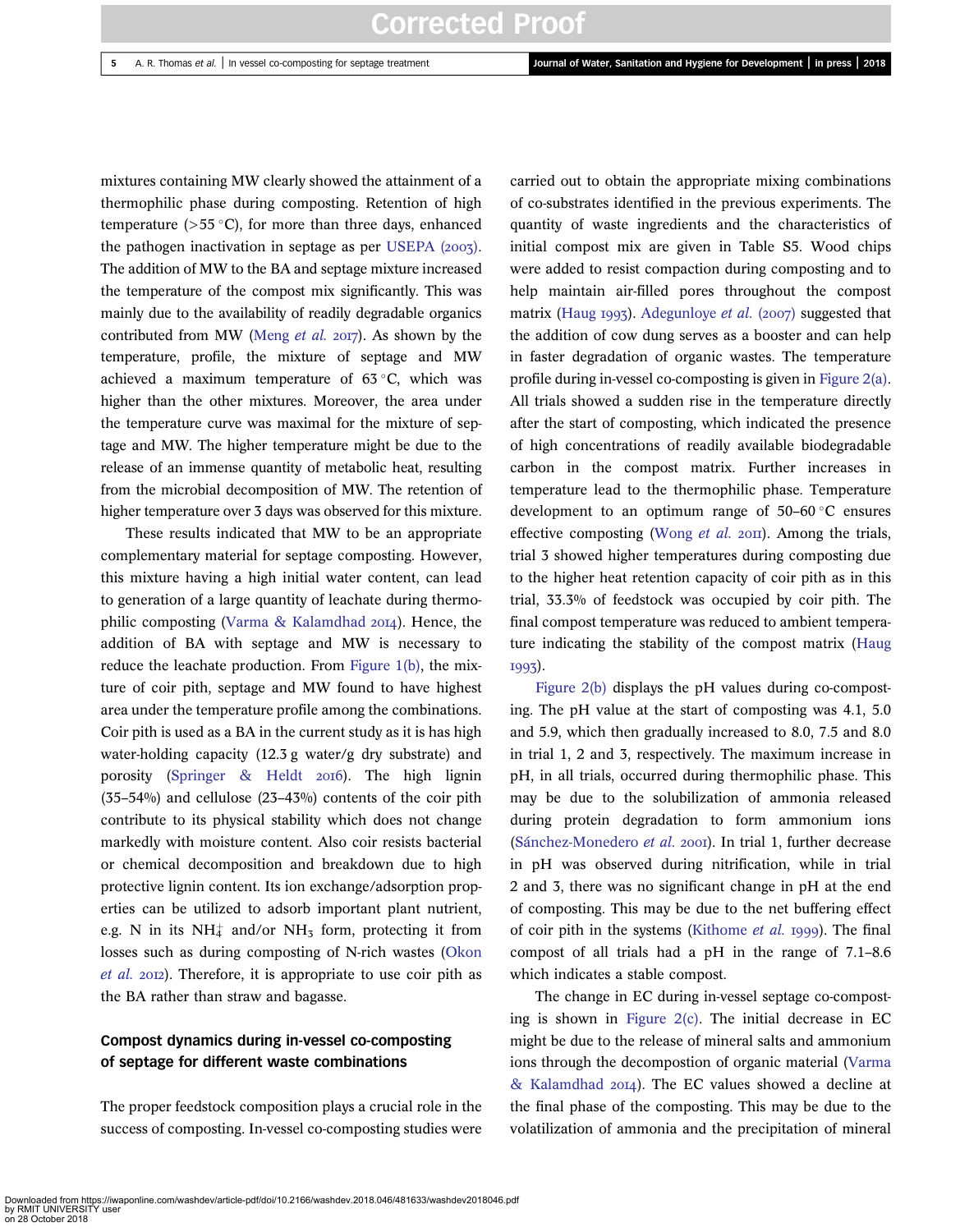6 A. R. Thomas et al. | In vessel co-composting for septage treatment Journal of Water, Sanitation and Hygiene for Development | in press | 2018



Figure 2 | Change in composting parameters (a) temperature profile; (b) pH; (c) EC; (d) water content; (e) FAS (f) loss of organic matter; (g) loss in total nitrogen; (h) ammonia-nitrogen; (i) nitrate-nitrogen; (j) total phosphorous; (k) potassium; (l) C/N ratio. (continued).

salts. Since the final compost in all trials had an EC value  $\leq$  4 dS/m, it is not toxic for plant growth.

Moisture loss in the composting process occurs because of vaporization due to heat produced during organic matter degradation. Figure  $2(d)$  shows the reduction in moisture content during composting. Since the moisture loss and leachate production have a direct correlation, in this study leachate production was quantified and is presented in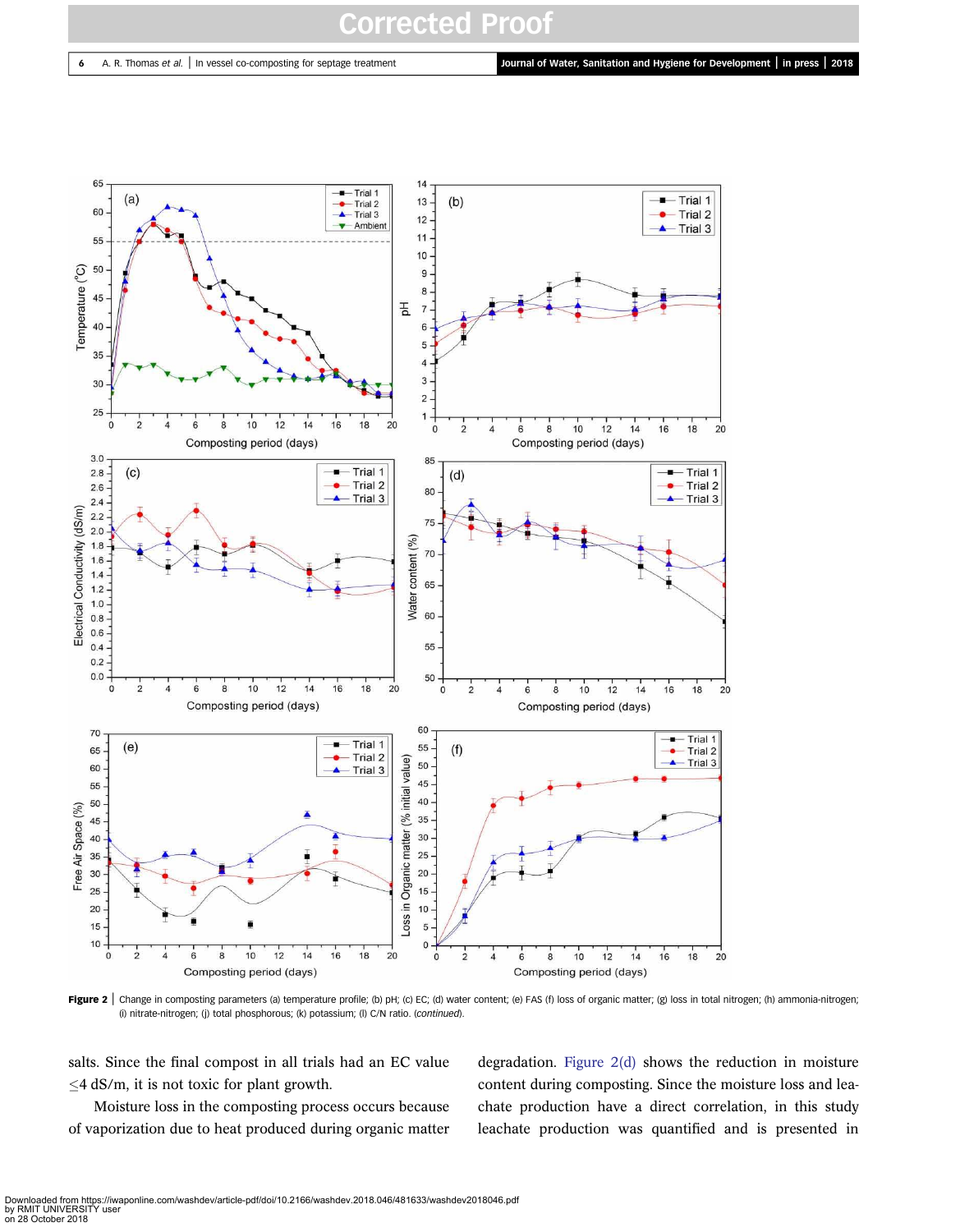

Figure 2 | continued.

Figure S2. The moisture content (wet basis) at the start of composting was found to be 78%, 74% and 68% in trials 1, 2 and 3, respectively, which are more than the preferred moisture range (55–65%). During the decomposition of organic waste (vegetable waste having 92.6% moisture

content), bound water will be released. The excess initial moisture and bound water contributed to the increase in leachate quantity during the initial stages of composting especially in trials 1 and 2. At the earlier stage of composting, more organic matter (% volatile solids) degradation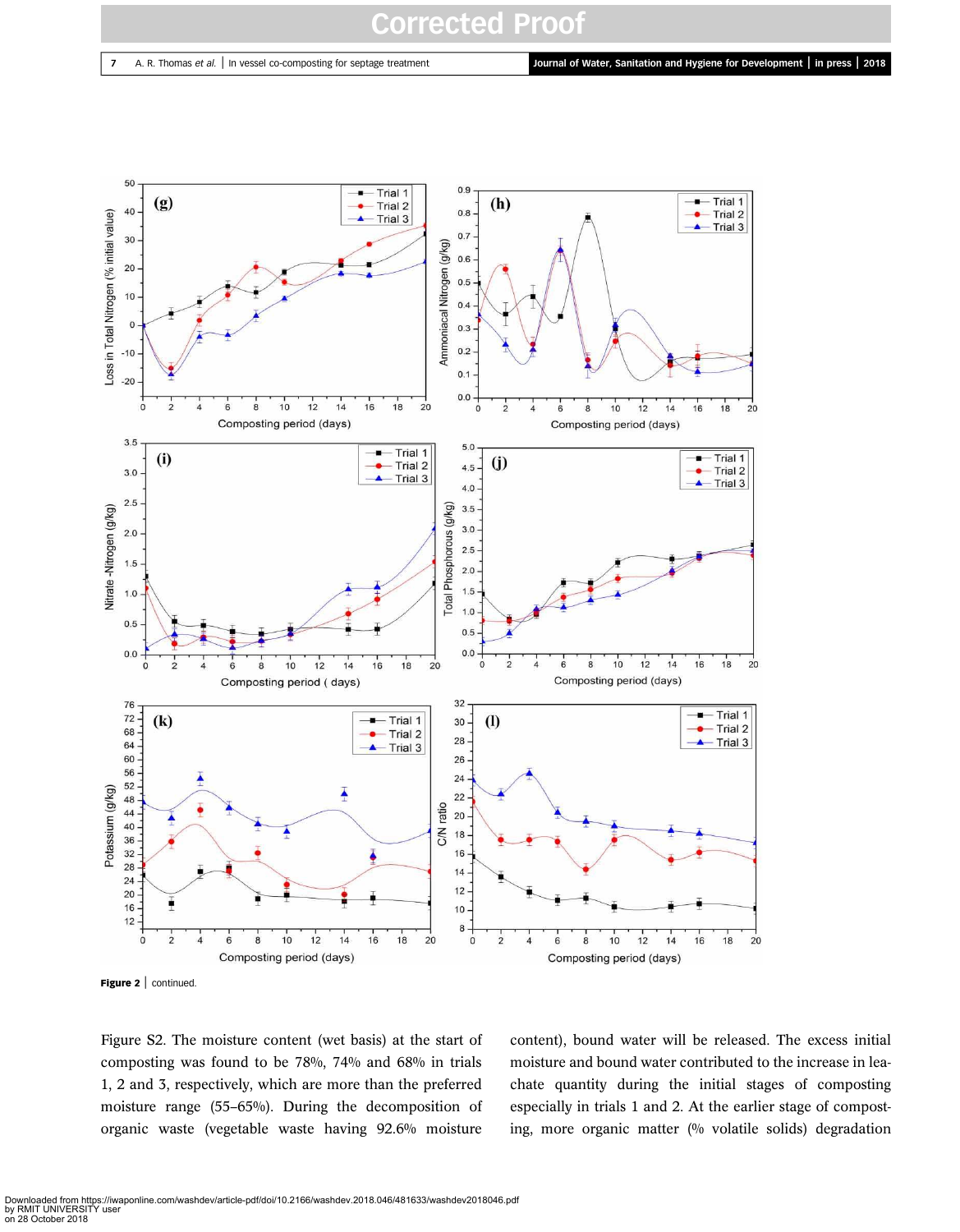occurred and the water vapour thus produced was trapped by the BA (coir pith) which resulted in the higher moisture content of compost samples from trial 2 and 3. A similar trend was reported by Varma & Kalamdhad  $(20I4)$  during drum composting of vegetable waste, saw dust, cow dung and dry leaves. FAS is a direct measure of oxygen availability in the system which shows the prevalence of aerobic condition. Due to moisture loss, porosity in the composting pile reduced significantly and the change in FAS during composting is given in Figure 2(e). Since FAS depends on wet bulk density and porosity, the decrease in porosity and increase in wet bulk density resulted in the decrease in FAS. The FAS was maintained above 30% (oxygen supply  $>5\%$ ) in trial 1 and 3 and below 30% in trial 2 during the course of composting. This can be attributed to the increased organic matter loss thereby yielding significant mass reduction.

The majority of the loss in organic matter and total nitrogen occurred during the initial stages of composting in all trials, especially during the thermophilic stage of composting. The loss in organic matter and total nitrogen during composting is depicted in Figure 2(f) and  $2(g)$ , respectively. The major available nutrients for plants include nitrogen (especially in the form of ammonia-nitrogen and nitratenitrogen), potassium and phosphorous. The change in ammoniacal-nitrogen, nitrate-nitrogen, potassium and phosphorous are given in Figure 2(h)–2(k). Composting results in the increase in phosphorous and nitrate content while potassium level was found to be stable. Ammonia content was high initially and decreased subsequently. The final nutrient content was determined by adding all the content in a dry weight basis. In this study, the nutrient value of trial 1, 2 and 3 were  $4.1\%$ ,  $4.7\%$  and  $5.7\%$  dry weight, respectively which was  $\geq 4\%$  dry weight (HKORC 2005). Hence, the final product can be considered as good quality compost for application as fertilizer.

#### Compost maturity and quality

The change in C/N ratio indicates the degree of organic matter degradation and stabilization of final ripened compost (Varma & Kalamdhad  $20I4$ ). Figure 2(l) shows the variation of C/N ratio with time. The initial compost mixture had a C/N ratio of 15, 20 and 24 in trial 1, 2 and 3, respectively. The optimal range for composting is 15–30 (Haug  $1993$ ). The low C/N ratio was selected for initial feedstock in order to reduce the bulking material requirement and to treat more septage solids. The C/N ratio showed a decreasing pattern in all trials. The C/N ratio of final compost obtained was 10.2, 15.3 and 17.2 for trial 1, 2 and 3 respectively. Wong *et al.* (2011) described the seed germination index as a direct bio-indicator for compost maturity (maturity test) which indicates the phytotoxic effects of the final compost. The results of the germination test are given in Table S6. The criterion for phytotoxicity-free compost is germination index  $>80%$ . The germination index was 149%, 137% and 118%, respectively, for trial 1, 2 and 3. Hence, in this study, the in-vessel system produced highly stable and phytotoxicity-free compost within 20 days of composting. The properties of the final composting products from all treatments are presented in Table 1. The nutrient contents of compost products obtained in all trials satisfied the requirement to use them as organic fertilizers as per the HKORC  $(2005)$ criteria.

In the present study, in-vessel co-composting was evaluated as a decentralized treatment option for septage management in Indian cities. Co-composting seems to be a less expensive and sustainable treatment option compared to other available treatments currently practised in India as it treats not only dewatered septage but also MW. Hence, the overall cost will be lower for co-composting compared to the available treatments, such as co-treatment with sewage or anaerobic digestion. It can be even carried out using a home-composter. The cost of an ordinary aerobic

Table 1 | Properties of the final compost products from in-vessel septage co-composting at trial 1, 2 and 3

| <b>Parameters</b>                   | <b>Standard</b><br>values <sup>a</sup> | Trial 1      | Trial 2                                         | Trial 3      |
|-------------------------------------|----------------------------------------|--------------|-------------------------------------------------|--------------|
| Ammoniacal-N<br>(mg/kg dw)          | $<$ 700                                |              | $190.4 \pm 4.8$ $148.4 \pm 5.3$ $147.8 \pm 5.3$ |              |
| $C/N$ ratio                         | $<$ 25                                 | $10.2 + 0.5$ | $15.3 + 0.2$                                    | $17.2 + 0.8$ |
| pH value                            | $5.5 - 8.5$                            | $7.8 + 0.10$ | $7.2 + 0.02$                                    | $7.7 + 0.02$ |
| Seed germination >80<br>index $(%)$ |                                        | 149          | 137                                             | 118          |
| Total N, P, K                       | $>4\%$ dw                              | $4.1 + 0.5$  | 4.74                                            | $5.7 + 0.5$  |

<sup>a</sup>Compost and soil conditioner quality standards for general agricultural use (HKORC 2005).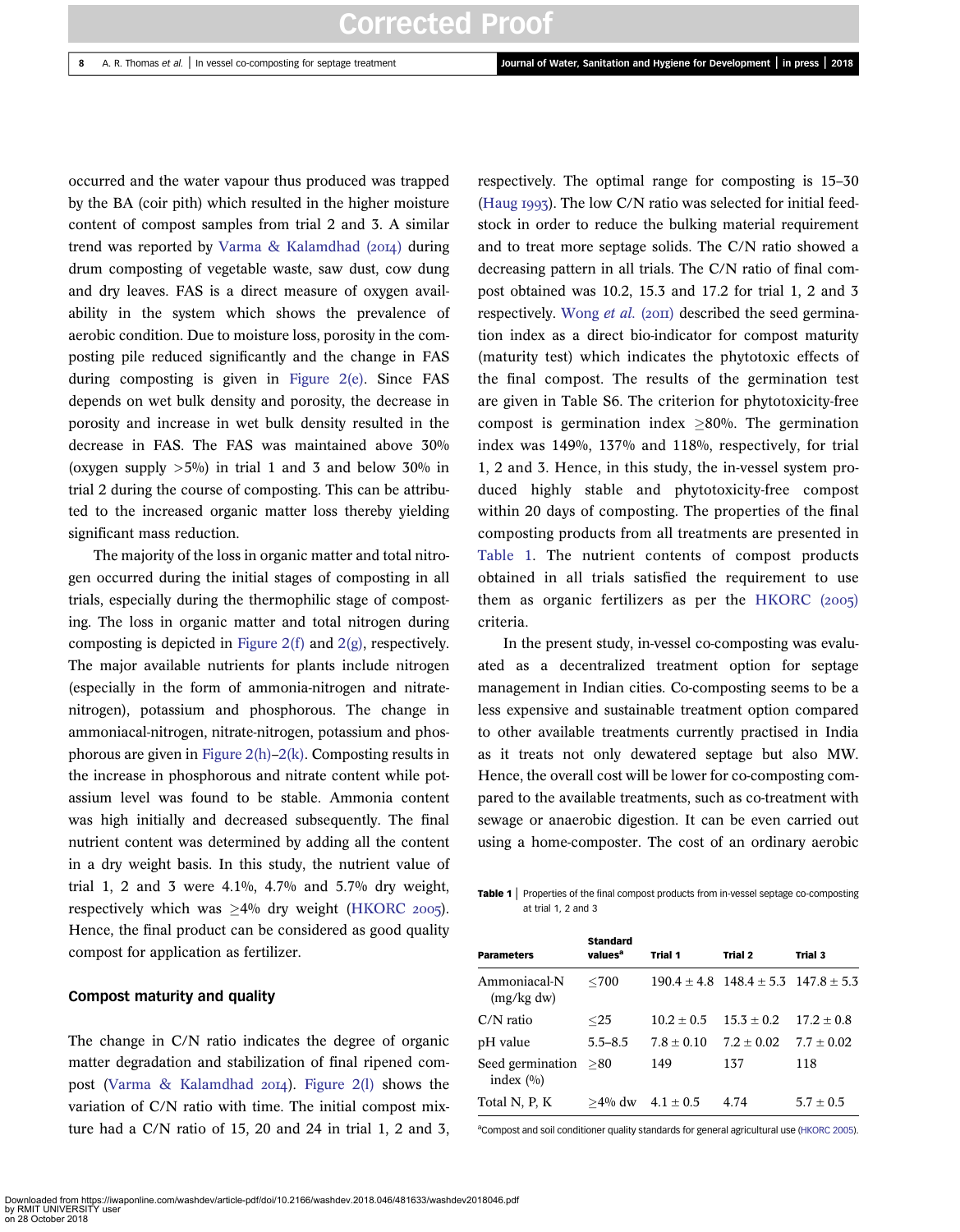home-composter used in the present study was Rs 2,400 (US \$ 34.3)/unit with a capacity of 50 L. The price details of all components associated with an in-vessel composter are given in Table S7. The total energy consumption for the entire composting operation of 30 kg of raw waste is 9.7 kWh and the cost associated with the operation is Rs 1.94 (∼3 US cents) per kg waste treated. The cost of processed compost/kg is around Rs 25/- (0.36 US \$).

#### **CONCLUSIONS**

In-vessel co-composting was investigated as a potential resource recovery option for septage treatment in Indian households. The co-substrates suitable for effective septage co-composting were identified. The compost dynamics of different waste combinations (produced by changing the quantities of dewatered septage, co-substrate and BA) were investigated for field-scale application. The combined addition of MW (as main co-substrate) and coir pith waste (as BA) found to be appropriate for septage composting as it significantly improved the composting conditions. The study also revealed that the composting process was efficient even with a smaller amount of coir pith. The addition of coir pith to less than 16% of the total volume of compost mixture is sufficient for field application. The in-vessel co-composting of septage could be easily adapted mainly in urban Indian households and communities due to the lower footprint requirement and rapid production of hygienic and good quality compost.

## ACKNOWLEDGEMENTS

The authors express gratitude towards DST-IGCS for funding this project. The authors also express sincere gratitude towards DST-INSPIRE for the financial support.

## **REFERENCES**

Adegunloye, D. V., Adetuyi, F. C., Akinyosoye, F. A. & Doyeni, M. O. 2007 Microbial analysis of compost using cowdung as booster. *Pakistan Journal of Nutrition* 6 (5), 506–510. https:// doi.org/10.3923/pjn.2007.506.510.

- APHA/AWWA/WEF *Standard Methods for the Examination of Water and Wastewater*, 22nd edn. American Public Health Association/American Water Works Association/Water Environment Federation, Washington, DC, USA.
- Census of India *Availability of Type of Latrine Facility 2001 2011*. Retrieved from http://censusindia.gov.in/2011census/ hlo/Data\_sheet/India/Latrine.pdf (accessed 26 March 2018).
- Cofie, O., Koné, D., Rothenberger, S., Moser, D. & Zubruegg, C. 2009 Co-composting of faecal sludge and organic solid waste for agriculture: process dynamics. *Water Research* 43 (18), 4665–4675. https://doi.org/10.1016/j.watres.2009.07.021.
- Eftoda, G. & McCartney, D. 2004 Determining the critical bulking agent requirement for municipal biosolids composting. *Compost Science & Utilization* 12 (3), 208–218. https://doi. org/10.1080/1065657X.2004.10702185.
- Halalsheh, M. M. *Final Report on Characterization of Septage Discharging to Khirbit as Samra Treatment Plant*. Water and Environmental Research and Study Centre (WERSC), University of Jordan, Amman, Jordan.
- Haug, R. T. *The Practical Handbook of Compost Engineering*. CRC Press, Boca Raton, FL, USA.
- Heinss, U., Larmie, S. A. & Strauss, M. 1998 Solids Separation and *Pond Systems for the Treatment of Faecal Sludges in the Tropics: Lessons Learned and Recommendations for Preliminary Design*. Eawag, Dübendorf, Switzerland.
- HKORC (Hong Kong Organic Resource Centre) *Compost and Soil Conditioner Quality Standards*. Retrieved from http://www.hkorc-cert.org/download/COMPOST-SD-080124-A-Eng.pdf (accessed 26 March 2018).
- Jiang, T., Schuchardt, F., Li, G., Guo, R. & Zhao, Y. 2011 Effect of C/N ratio, aeration rate and moisture content on ammonia and greenhouse gas emission during the composting. *Journal of Environmental Sciences* 23 (10), 1754–1760. https://doi. org/10.1016/S1001-0742(10)60591-8.
- Kalamdhad, A. S., Pasha, M. & Kazmi, A. A. 2008 Stability evaluation of compost by respiration techniques in a rotary drum composter. *Resources, Conservation and Recycling* 52 (5), 829–834. https://doi.org/10.1016/j.resconrec.2007.12.003.
- Kithome, M., Paul, J. W. & Kannangara, T. A. 1999 Analysis adsorption isotherms of ammonium on coir. *Communications in Soil Science and Plant Analysis* 30 (1–2), 83–95. https://doi.org/10.1080/00103629909370186.
- Krithika, D., Thomas, A. R., Iyer, G. R., Kranert, M. & Philip, L. Spatio-temporal variation of septage characteristics of a semi-arid metropolitan city in a developing country. *Environmental Science and Pollution Research* 24 (8), 7060–7076. https://doi.org/10.1007/s11356-016-8336-z.
- Külcü, R. & Yaldiz, O. 2014 The composting of agricultural wastes and the new parameter for the assessment of the process. *Ecological Engineering* 69, 220–225. https://doi.org/10.1016/ j.ecoleng.2014.03.097.
- Meng, L., Li, W., Zhang, S., Wu, C. & Lv, L. 2017 Feasibility of cocomposting of sewage sludge, spent mushroom substrate and